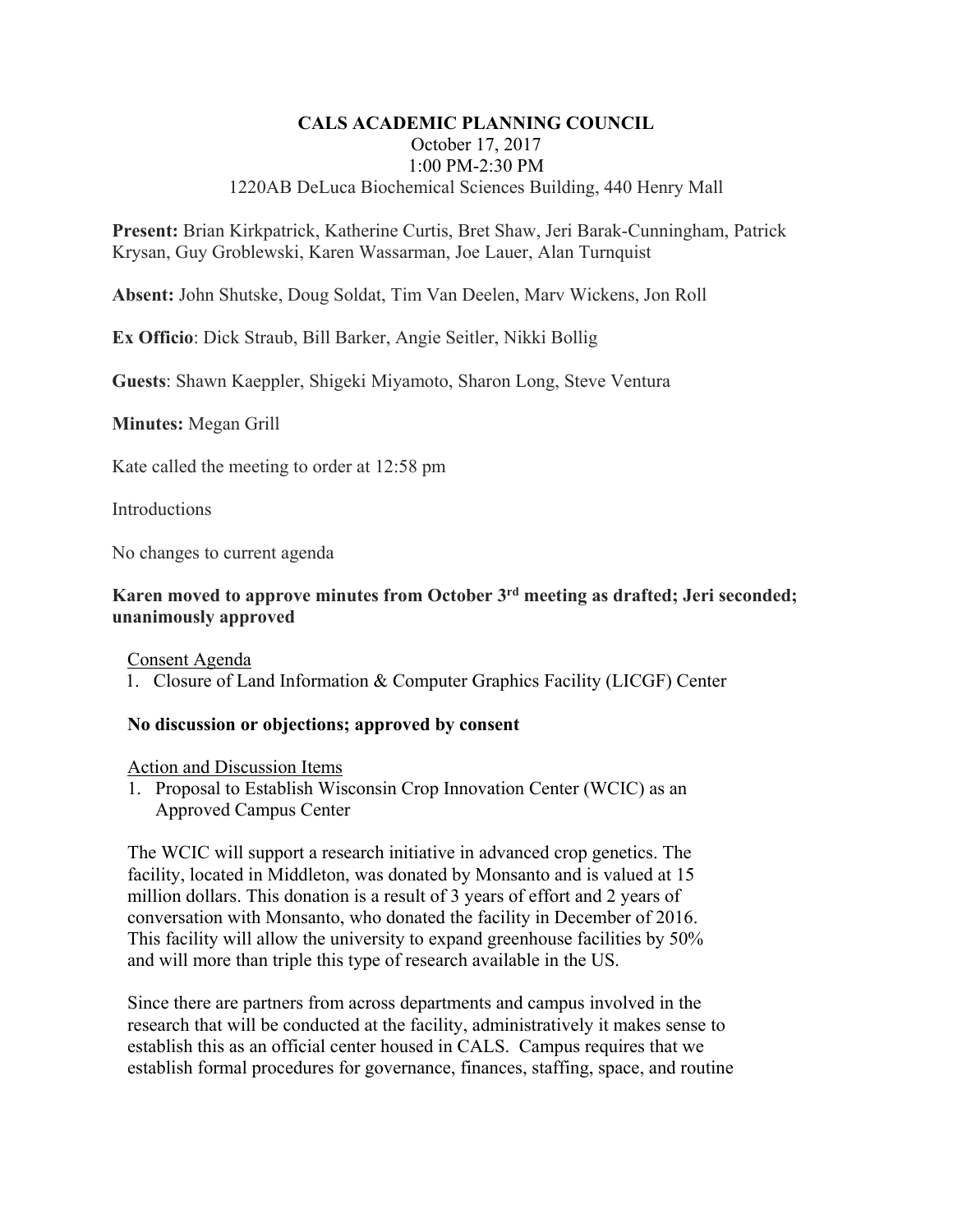evaluation. Shawn Keappler will serve as the center director, and a faculty and external advisory committee will evaluate the center operations.

Committee discusses Monsanto's motivation for donating the building, Monsanto's claim to intellectual property resulting from the research, and the status of the building. Monsanto is centralizing operations in St. Louis, and due to the specialized nature of the facility, the building can only serve as a research facility. If Monsanto sold the building, it likely would have resulted in a competitor purchasing it, so they opted for the tax benefit that results from donating the building. Monsanto made the donation without strings attached and have been supportive throughout the process. The research done in this facility is no more likely to result in intellectual property infringement than in any other research facility. The facility and equipment are in good condition. There are still questions about how to manage the facility, with the electrical bill as the highest operating cost. There are opportunities to submit grants, and potentially lease out meeting space to help cover some of these costs. More revenue producing activities will be sought to manage operating costs with the goal of becoming financially independent.

# **Patrick moved to accept the proposal and forward it onto UAPC, Bret seconded; unanimously approved**

2. Program Review: Molecular and Environmental Toxicology

The programs under review are the Molecular and Environmental Toxicology (MET) MS and PhD. Both programs are jointly offered by CALS, SMPH, and Pharmacy. SMPH facilitated the review process, and SMPH APC accepted the review as complete in September. Pharmacy APC will see the review this semester.

Shigeki Miyamoto, professor in Oncology and review committee chair, and Sharon Long, CALS representative, presented the review findings. Chris Bradfield, program director, will be available for questions at the November  $7<sup>th</sup>$ meeting, when this item is brought back to APC for a second review.

Overall, the programs are strong. Students and alumni feel a sense of community despite the fact that students are spread out across campus. Courses are also strong, and the program director and program administrator are considered strengths as well.

One weakness is the lack of transition plan should the program director leave the program or go on sabbatical. The program administrator is also considered a strength, but much has been added to his plate due to position vacancies. The handbook also requires updating. There is also concern about the program's financial viability if the T25 grant is not awarded during the current renewal request.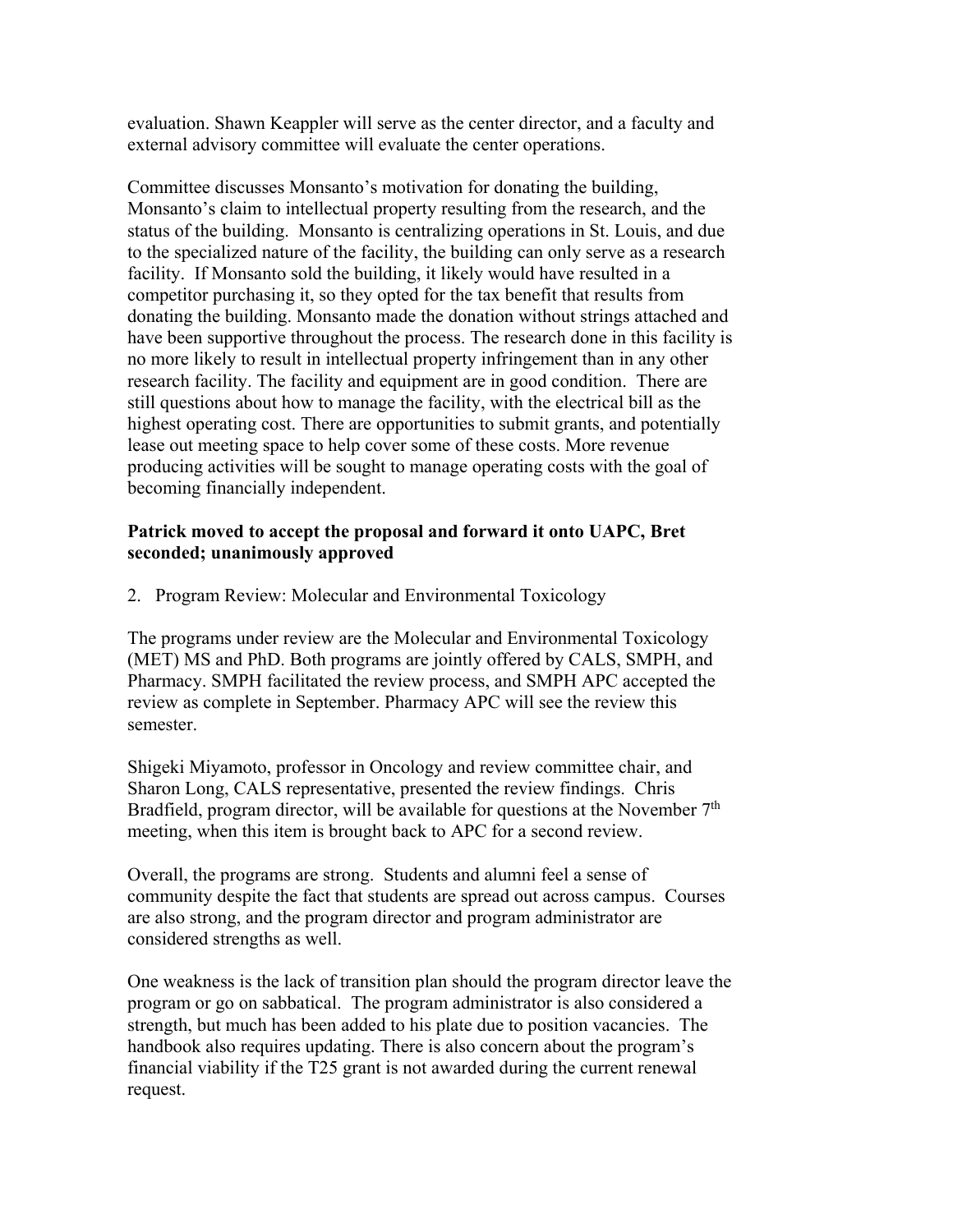Committee discusses the consistency of teaching and training required of students. Nikki Bollig will forward the committee's questions to Chris Bradfield in preparation for the November  $7<sup>th</sup>$  meeting.

## 3. Draft Faculty Mentoring Guidelines

In response to some program reviews and the USDA Civil Rights review, a small committee was asked to create a draft of Faculty Mentoring Guidelines. Ken Raffa, Guna, and Jane Collins served on the committee. These guidelines are not intended to be policy and can be revised in the future.

APC members were asked to answer whether or not the document should address obligations of the mentee. APC thinks that it would be beneficial to have expectations for the mentee and suggestions for assistance if the mentor relationships are not working. The document could outline a process by which mentees could provide feedback.

APC members were asked how to structure mentor committees that involve 2 or more departments/schools/colleges. The mentor committee could be comprised of tenured faculty that represent each department/school/college. APC notes that there is no number of mentor committee members specified in the document and made a suggestion to include a minimum of 3 members, in addition to the chair serving as ex officio.

APC also recommends edits to the language related to guiding the details of research, teaching, etc., to clarify that the mentor committee is not expected to prescribe the direction of research and teaching, but allow for academic freedom. Academic freedom is stated in other policies on campus, so it is not necessary to call it out specifically here.

Edits to the document will be made and this will return as a future agenda item.

### 4. Budget Overview

Angie and Dick provided an overview on faculty retirements, resignations, retentions, and the proposed resource allocation model of returning 50% of funds to a department for a vacant faculty FTE.

More information related to this will be discussed at the all college meeting next week.

### 5. Food Systems Certificate Proposal

A plan to develop interdisciplinary food systems courses has been underway since 2015. Kate and Sarah opted to fund Intro, Intermediate, and Advanced (or capstone) food systems courses. Steve Ventura, of the Soil Science department,